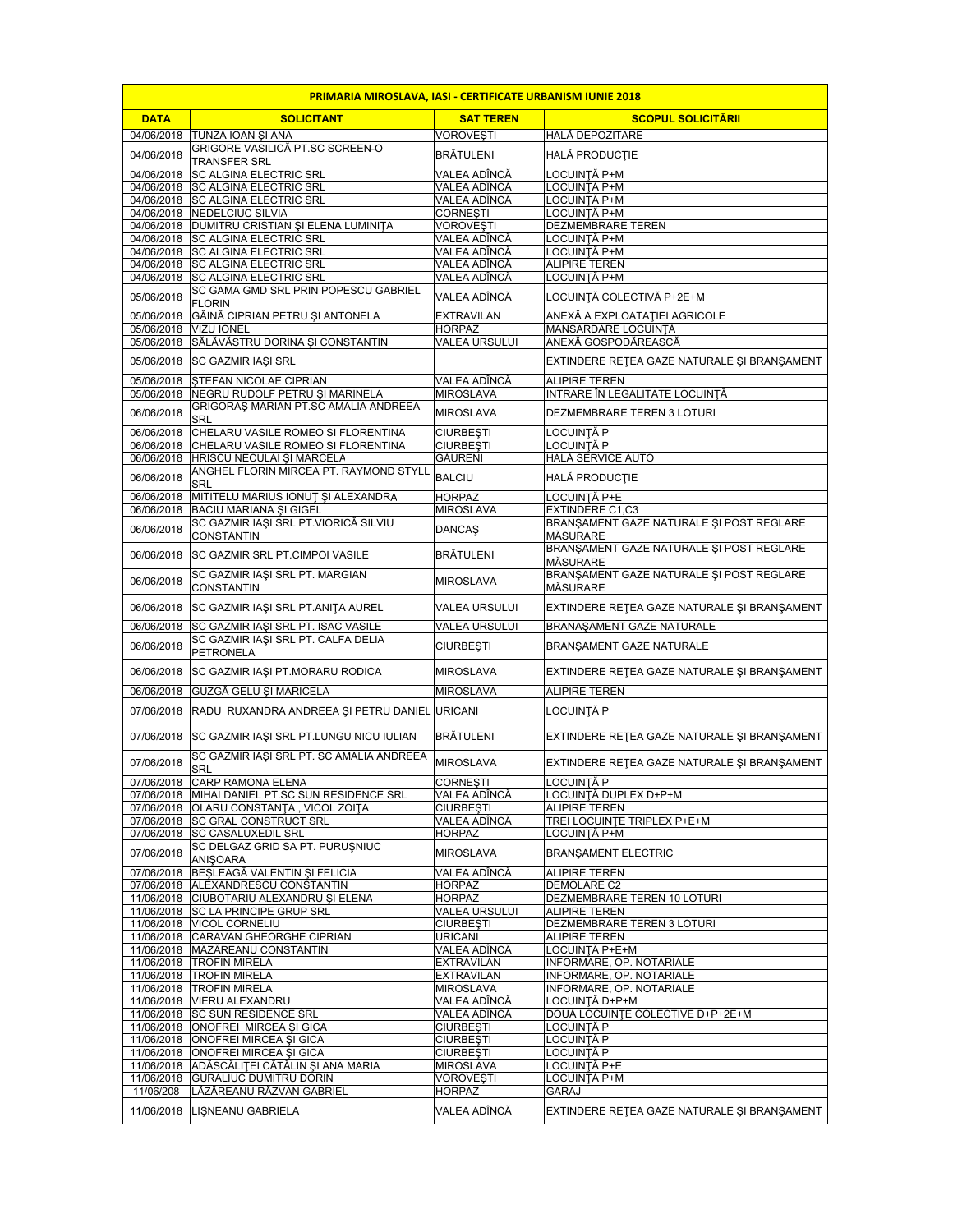|            | 12/06/2018 SCRIPNICIUC GABRIELA                                                          | VALEA ADÎNCĂ                         | LOCUINȚĂ P+M                                                           |
|------------|------------------------------------------------------------------------------------------|--------------------------------------|------------------------------------------------------------------------|
|            | 12/06/2018 ISC IASMINA SRL                                                               | <b>HORPAZ</b>                        | EXTINDERE RETEA GAZE NATURALE ȘI BRANȘAMENT                            |
|            | 12/06/2018 SC CASALUXEDIL SRL                                                            | <b>HORPAZ</b>                        | LOCUINTĂ P+M                                                           |
|            | 12/06/2018 MERTIC ELENA, MUTIHAC OCTAV                                                   | VOROVEȘTI                            | DEZMEMBRARE TEREN 3 LOTURI                                             |
|            | 12/06/2018 ANTON OLIVER SI MARIA                                                         | <b>HORPAZ</b>                        | DEZMEMBRARE TEREN 4 LOTURI                                             |
| 12/06/2018 | MITITELU COSTICĂ ADRIAN PT.SC MAGIC                                                      | <b>BALCIU</b>                        | DEZMEMBRARE TEREN 5 LOTURI                                             |
| 12/06/2018 | <b>WAND SRL</b><br><b>VICOL CORNELIU</b>                                                 | <b>CIURBESTI</b>                     | DEZMEMBRARE TEREN 5 LOTURI                                             |
|            | GRIGORAȘ MARIAN PT.SC AMALIA ANDREEA                                                     |                                      |                                                                        |
| 12/06/2018 | <b>SRL</b>                                                                               | <b>MIROSLAVA</b>                     | EXTINDERE RETEA CANALIZARE                                             |
| 12/06/2018 | MOCANU ANDREI ȘI CAZACOV VERONICA                                                        | GĀURENI                              | LOCUINȚĂ P+M                                                           |
|            | 13/06/2018 BĂLUȚĂ OVIDIU DUMITRU                                                         | VALEA ADÎNCĂ                         | EXTINDERE RETEA GAZE NATURALE ȘI BRANȘAMENT                            |
| 13/06/2018 | SC NEC GROUP DEVELOPMENT SRL-NECHITA<br><b>IULIAN</b>                                    | <b>MIROSLAVA</b>                     | <b>ALIPIRE TEREN</b>                                                   |
| 13/06/2018 | <b>ONCIU MARIA</b>                                                                       | <b>MIROSLAVA</b>                     | <b>AMENAJARE POD</b>                                                   |
|            | 13/06/2018 KARACSONY SAVIN TATIANA                                                       | VALEA ADÎNCĂ                         | <b>ALIPIRE TEREN</b>                                                   |
|            | 13/06/2018 HUTUPASU FLORIN SI STEFANIA<br>13/06/2018 MINEAȚĂ CĂTĂLIN ȘI CRISTINA MIHAELA | VALEA ADÎNCĂ<br>DANCAŞ               | EXTINDERE RETEA CANALIZARE ȘI RACORD<br>DOUĂ GARAJE                    |
| 13/06/2018 | <b>CACESCU EDUARD MIHAEL</b>                                                             | <b>MIROSLAVA</b>                     | LOCUINȚĂ P+E                                                           |
|            |                                                                                          |                                      | SCHIMBARE DESTINAȚIE DIN SERVICE AUTO ÎN                               |
|            | 14/06/2018 SC AUTOTRANSPORT NEC IMPEX SRL                                                | <b>VALEA URSULUI</b>                 | STATIE ITP                                                             |
|            | 14/06/2018 STOICA GHEORGHE                                                               | <b>URICANI</b>                       | HALĂ                                                                   |
|            | 14/06/2018 ARCANA VASILE                                                                 | <b>HORPAZ</b>                        | DEZMEMBRARE TEREN 3 LOTURI                                             |
|            | 14/06/2018 GUZGĂ GELU ȘI MARICELA<br>14/06/2018 GUZGĂ GELU ȘI MARICELA                   | <b>MIROSLAVA</b><br><b>MIROSLAVA</b> | LOCUINTĂ P<br>LOCUINTĂ P                                               |
|            | 14/06/2018 CARDAS ADRIANA                                                                | <b>CORNEȘTI</b>                      | LOCUINȚĂ P+M                                                           |
|            |                                                                                          |                                      |                                                                        |
|            | 14/06/2018 BOGDAN PETRONELA                                                              | VALEA ADÎNCĂ                         | EXTINDERE RETEA GAZE NATURALE ȘI BRANȘAMENT                            |
|            | 14/06/2018 ROTARU CRISTIAN MIHAI                                                         | VALEA ADÎNCĂ                         | LOCUINȚĂ TRIPLEX P+E                                                   |
|            | 14/06/2018 SC AGAT R CEZARUS SRL                                                         | VALEA ADÎNCĂ                         | LOCUINȚĂ COLECTIVĂ D+P+2E+M                                            |
|            | 14/06/2018 APOSTOL CORNEL PT. SC MIRAJ PARTY SRL                                         | <b>URICANI</b>                       | MONTARE STATIE EPURARE                                                 |
|            | 15/06/2018 DELGAZ GRID                                                                   | VALEA ADÎNCĂ                         | <b>INLOCUIRE CONDUCTĂ SI BRANSAMENTE</b>                               |
|            | 14/06/2018 IPATE IULIAN                                                                  | <b>HORPAZ</b>                        | EXTINDERE ȘI BRANȘAMENT GAZE NATURALE                                  |
|            | 14/06/2018 BÎRLĂDIANU MARUIS PARASCHIV                                                   | <b>MIROSLAVA</b>                     | INFORMARE, OP. NOTARIALE                                               |
|            | 14/06/2018 ATODIRESEI MARIAN SORIN ȘI MARIA                                              | <b>HORPAZ</b>                        | DOUĂ LOCUINȚE P                                                        |
| 18/06/2018 | SC ALLIANCE DEVELOPMENT GRUP SRL PRIN<br>DURA ALEXANDRU IONUȚ                            | <b>MIROSLAVA</b>                     | DEZMEMBRARE TEREN 3 LOTURI                                             |
| 18/06/2018 | SC ALLIANCE DEVELOPMENT GRUP SRL PRIN<br>DURA ALEXANDRU IONUT                            | <b>MIROSLAVA</b>                     | DEZMEMBRARE TEREN 3 LOTURI                                             |
| 18/06/2018 | <b>SC STAVARACHE CONSTRUCT SRL</b>                                                       | <b>HORPAZ</b>                        | <b>CINCI LOCUINTE P+M</b>                                              |
|            | 18/06/2018 SBIERA AURELIAN IONEL și MIHAELA                                              | <b>CIURBEȘTI</b>                     | LOCUINȚĂ P+1E+M                                                        |
|            | 18/06/2018 FLOREA MARIANA                                                                | VALEA ADÎNCĂ                         | LOCUINTĂ P                                                             |
|            | 18/06/2018 CHIRIAC LUCIAN GEORGE<br>TOMA CĂTĂLIN VASILE ȘI CARMEN ELENA                  | <b>BALCIU</b><br>VALEA ADINCĂ        | DEZMEMBRARE TEREN OPERAȚIUNI NOTARIALE<br>DEZMEMBRARE TEREN 4 LOTURI   |
| 18/06/2018 |                                                                                          |                                      |                                                                        |
|            | 18/06/2018 SC GAZMIR IAȘI SRL PT.BĂLTEANU ADRIAN                                         | <b>VOROVEȘTI</b>                     | EXTINDERE RETEA GAZE NATURALE ȘI BRANȘAMENT                            |
| 18/06/2018 | SC MONTREPCOM SRL PT.BORTARIU RĂDUCU HORPAZ                                              |                                      | BRANŞAMENT GAZE NATURALE ŞI PRM                                        |
|            | 18/06/2018 SC MONTREPCOM SRL PT.RILEA LUMINITA                                           | VALEA ADÎNCĂ                         | BRANŞAMENT GAZE NATURALE ŞI POST REGLARE<br>MĂSURARE                   |
|            | 19/06/2018 AŞTEFĂNOAEI CLAUDIU ADRIAN ȘI ALINA                                           | <b>GĂURENI</b>                       | DEZMEMBRARE TEREN ÎN 3 LOTURI                                          |
|            | 19/06/2018   TOPOR VASILE ȘI MIHAELA SIMONA                                              | <b>MIROSLAVA</b>                     | ALIPIRE TEREN 2 LOTURI, OPERAȚIUNI NOTARIALE -<br><b>SARCINI CF</b>    |
| 19/06/2018 | SC MONTREPCOM SRL PT. HAUTĂ VASILE                                                       | VALEA ADÂNCĂ                         | BRANŞAMENT GAZE NATURALE ŞI POST REGLARE<br>MĂSURARE - PRESIUNE REDUSĂ |
| 19/06/2018 | SC MONTREPCOM SRL PT. DRĂGAN ELENA                                                       | VALEA ADÂNCĂ                         | BRANŞAMENT GAZE NATURALE ŞI POST REGLARE<br>MĂSURARE - PRESIUNE REDUSĂ |
| 19/06/2018 | <b>SC MONTREPCOM SRL PT. DOSOFTEI MIHAI</b>                                              | <b>HORPAZ</b>                        | BRANŞAMENT GAZE NATURALE ŞI POST REGLARE<br>MĂSURARE - PRESIUNE REDUSĂ |
|            | 19/06/2018   SC MONTREPCOM SRL PT. STATI ALEXANDRU VALEA ADÂNCĂ                          |                                      | BRANŞAMENT GAZE NATURALE ŞI POST REGLARE<br>MĂSURARE - PRESIUNE REDUSĂ |
|            | 19/06/2018 DEDEAGĂ BRIANA MARIA                                                          | <b>MIROSLAVA</b>                     | LOCUINȚĂ P+1E+M                                                        |
|            | 19/06/2018 TRIFINA AUREL                                                                 | <b>PROSELNICI</b>                    | INFORMARE, OP. NOTARIALE                                               |
|            | 19/06/2018 GHEORGHITĂ VASILE și VERONICA                                                 | <b>VALEA URSULUI</b>                 | INFORMARE, OP. NOTARIALE                                               |
|            | 20/06/2018 BURGHELEA VLAD, PRUTEANU ANCUTA                                               | <b>MIROSLAVA</b>                     | CONSTR HALA P                                                          |
|            | 20/06/2018 MEREDITH OANA ALISA                                                           | VALEA ADÂNCĂ                         | DEZMEMBRARE TEREN 4 LOTURI                                             |
| 20/06/2018 | MEREDITH OANA ALISA și MICHAEL ALAN,<br>CIOBOTARU IGRETA                                 | VALEA ADÂNCĂ                         | DEZMEMBRARE TEREN 4 LOTURI                                             |
| 20/06/2018 | SC DELGAZGRID SA prin SC ALGINA ELECTRIC<br>SRL pentru SC PETRO GRUP SRL                 | <b>MIROSLAVA</b>                     | ALIMENTARE CU ENERGIE ELECTRICĂ ANSAMBLU<br>REZIDENTIAL                |
| 20/06/2018 | SC DELGAZGRID SA prin SC ALGINA ELECTRIC<br>SRL pentru SC PETRO GRUP SRL                 | <b>MIROSLAVA</b>                     | ALIMENTARE CU ENERGIE ELECTRICĂ 13 LOCUINȚE<br><b>DUPLEX</b>           |
|            | 20/06/2018 RUSU EMANUEL DANIEL ȘI MIHAELA ANDREEA MIROSLAVA                              |                                      | DEZMEMBRARE TEREN 2 LOTURI                                             |
|            | 20/06/2018 ACHITEI GHEORGHE ȘI LUMINITA                                                  | VALEA ADÂNCĂ                         | DEZMEMBRARE TEREN 3 LOTURI                                             |
|            | 20/06/2018   DOBROȘESCHI IONEL                                                           | <b>VALEA URSULUI</b>                 | DEZMEMBRARE TEREN 2 LOTURI                                             |
|            |                                                                                          |                                      |                                                                        |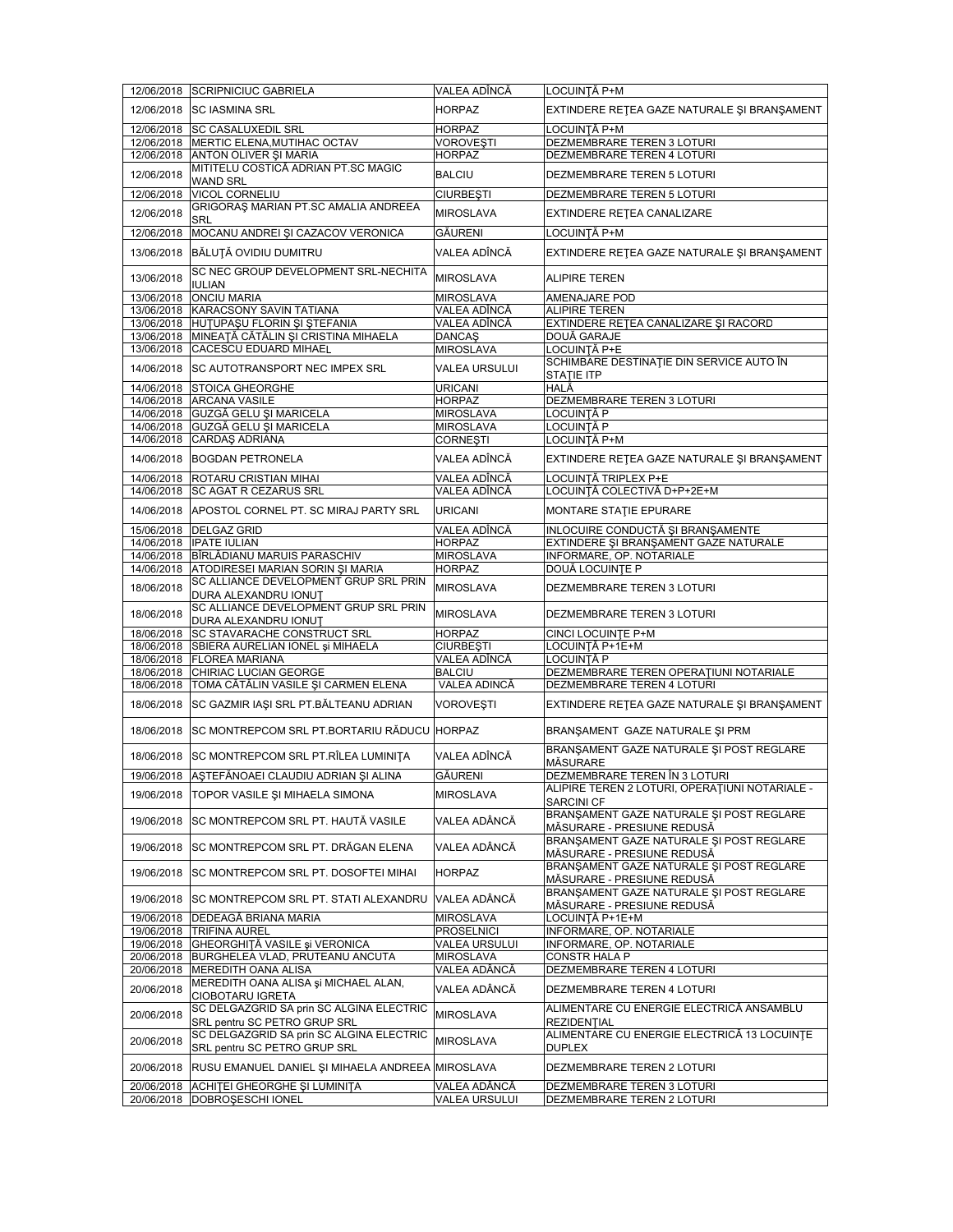| 20/06/2018 | VIERIU MIHAI VLAD pt. SC CONSTRUCTION<br><b>BUILDING PROJECTS SRL</b> | <b>URICANI</b>       | 4 LOCUINTE CVADRUPLEX S+P+1E                                                                                     |
|------------|-----------------------------------------------------------------------|----------------------|------------------------------------------------------------------------------------------------------------------|
| 20/06/2018 | VIERIU MIHAI VLAD pt. SC CONSTRUCTION<br><b>BUILDING PROJECTS SRL</b> | URICANI              | 3 LOCUINTE S+P                                                                                                   |
| 19/06/2018 | SC GAZMIR IAȘI SRL pt. DĂNIȚĂ DORIN                                   | <b>VALEA URSULUI</b> | BRANŞAMENT GAZE NATURALE ŞI POST REGLARE                                                                         |
|            | 20/06/2018 BARBĂLATĂ MARIANA                                          | <b>PROSELNICI</b>    | MĂSURARE<br>2 LOCUINTE P                                                                                         |
|            | 20/06/2018 BARBĂLATĂ MARIANA                                          | <b>PROSELNICI</b>    | 2 LOCUINTE P                                                                                                     |
|            | 20/06/2018 BARBĂLATĂ MARIANA                                          | <b>PROSELNICI</b>    | 2 LOCUINTE P                                                                                                     |
| 20/06/2018 | ROȘCA MIHAI pt. SC ALLMETECH TOOLING SRL BRĂTULENI                    |                      | TRANSFER TEHNOLOGIC ÎN VEDEREA CREĂRII UNUI<br>LABORATOR DE MĂSURĂTORI ÎN CADRUL ALLMETECH<br><b>TOOLING SRL</b> |
|            | 20/06/2018 ENACHE AUREL și ELENA, AMARIEI IOAN                        | <b>DANCAŞ</b>        | LOCUINTĂ P                                                                                                       |
|            | 21/06/2018 COSTIN CRISTIAN, COSTIN MIHAI                              | <b>URICANI</b>       | DEZMEMBRARE TEREN 3 LOTURI                                                                                       |
|            | 21/06/2018 IGNAT MARIUS, DUMITRCHE ROMANESCU                          | <b>URICANI</b>       | INFORMARE, OP. NOTARIALE                                                                                         |
|            | 21/06/2018 GAZMIR-HARTOBANU                                           | <b>CIURBESTI</b>     | BRANSAMENT GAZE NATURALE SI PRM                                                                                  |
|            | 21/06/2018 METRO-COZMA                                                | <b>BRATULENI</b>     | REAMENAJ SI EXTINDERE ZONA LEG FRUCTE SI REAM<br><b>BIR</b>                                                      |
|            | 21/06/2018 SC AMERICAN ECO HOMES                                      | <b>VALEA ADANCA</b>  | CONT LUCR LA AC 57/2015                                                                                          |
|            | 21/06/2018 LEAHU SPIRU-SC LA PRINCIPE                                 | <b>VALEA URSULUI</b> | DEZMEMBARRE 6 LOT                                                                                                |
|            | 21/06/2018 MIHAI DANIEL                                               | VALEA ADANCA         | EXTINDERE RETEA APA POTABILA                                                                                     |
|            | 21/06/2018   DOBRE CARMEN                                             | CORNESTI-PART        | INFORMARE, OP. NOTARIALE                                                                                         |
|            |                                                                       | <b>INTRAV</b>        |                                                                                                                  |
|            | 25/06/2018 DOROHOI GSBRIEL                                            | <b>URICANI</b>       | LOCUINTĂ D+P+E                                                                                                   |
|            | 25/06/2018 ONOFREI MIRCEA SI GICA                                     | <b>CIURBEȘTI</b>     | LOCUINTĂ P                                                                                                       |
|            | 25/06/2018 ONOFREI MIRCEA ȘI GICA                                     | <b>CIURBEȘTI</b>     | LOCUINTĂ P                                                                                                       |
|            | 25/06/2018 ONOFREI MIRCEA ȘI GICA                                     | <b>CIURBEȘTI</b>     | LOCUINTĂ P                                                                                                       |
|            | 25/06/2018 ZAHARIEA IOAN ȘI NADIA PETRONELA                           | <b>HORPAZ</b>        | ALIPIRE TEREN SI OPERATIUNI NOTARIALE                                                                            |
|            | 25/06/2018 CHIBAC ALECU ȘI GABRIELA                                   | <b>VOROVEȘTI</b>     | LOCUINTĂ P+M                                                                                                     |
|            | 25/06/2018 CONDREA ELENA ȘI BREABĂN PETRONELA                         | <b>URICANI</b>       | INFORMARE, OP. NOTARIALE                                                                                         |
|            | 25/06/2018 SC VEA MFG SRL                                             | <b>BRÄTULENI</b>     | HALĂ DEPOZITARE                                                                                                  |
|            | 25/06/2018 VERDES MIHAI                                               | <b>VOROVESTI</b>     | LOCUINTĂ P                                                                                                       |
|            | 25/06/2018 VERDES MIHAI                                               | <b>VOROVESTI</b>     | LOCUINȚĂ P                                                                                                       |
|            | 25/06/2018 SC GLOBAL IDL                                              | <b>VALEA ADANCA</b>  | ALIPIRE TEREN OP.NOTARIALE                                                                                       |
|            | 25/06/2018 FAUR ALEXANDRU IRINEL                                      | <b>MIROSLAVA</b>     | ALIPIRE TEREN OP.NOTARIALE                                                                                       |
|            | 25/06/2018 CDR GROUP-LICHIDATOR JUDICIAR                              | URICANI              | INFORMARE, OP. NOTARIALE                                                                                         |
|            | 26/06/2018 SC GRAL CONSTRUCT                                          | VALEA ADINCĂ         | LOCUINȚĂ TRIP. P+E+M                                                                                             |
|            | 26/06/2018 CIOBANU ELENA VIORICA                                      | <b>VALEA URSULUI</b> | LOCUINȚĂ P                                                                                                       |
|            | 26/06/2018 SC GAZMIR - SC SEL AGRO                                    | <b>CIURBEȘTI</b>     | EXTINDERE REȚEA DE GAZE NATURALE ȘI PRM                                                                          |
|            | 26/06/2018 BÎRSĂNIUC GEORGE EDUARD                                    | <b>BALCIU</b>        | LOCUINTĂ P+M                                                                                                     |
|            |                                                                       | <b>VALEA URSULUI</b> |                                                                                                                  |
|            | 26/06/2018 SC PROMOTOP SRL                                            |                      | AUTORIZARE ACCES DIN DJ.NR.248A                                                                                  |
|            | 26/06/2018 BÎRSĂNIUC GEORGE EDUARD                                    | <b>BALCIU</b>        | LOCUINȚĂ P+M                                                                                                     |
|            | 26/06/2018 RĂUSANU IONUȚ                                              | <b>HORPAZ</b>        | <b>IMPREJMUIRE TEREN</b>                                                                                         |
|            | 26/06/2018 COSTACHE IONUT                                             | URICANI              | LOCUINȚĂ DUPLEX.P+M                                                                                              |
|            | 26/06/2018 GHERCĂ IONEL                                               | VALEA ADINCĂ         | LOCUINȚĂ P                                                                                                       |
|            | 26/06/2018 STOLNICEANU GICA                                           | <b>MIROSLAVA</b>     | LOCUINȚĂ P+E                                                                                                     |
|            | 27/06/2018 PĂDURARU IOAN                                              | VALEA ADINCĂ         | LOCUINTĂ S+P+M                                                                                                   |
|            | 27/06/2018 PRODAN CRISTINEL                                           | <b>VOROVESTI</b>     | LOCUINTĂ P+E                                                                                                     |
|            | 27/06/2018 LEONTE FLORIN                                              | <b>CORNESTI</b>      | LOCUINTĂ P+M                                                                                                     |
|            | 27/06/2018 POIANĂ MARIA                                               | VALEA ADINCĂ         | LOCUINTĂ P                                                                                                       |
|            | 27/06/2018 RUSU EMANUELA MIHAELA                                      | <b>MIROSLAVA</b>     | DEZMEMBRARE TERERN 2 LOTURI OP.NOTARIALE                                                                         |
|            | 27/06/2018 SC STEF UNVEST SRL                                         | <b>BRĂTULENI</b>     | HALĂ PRODUCȚIE                                                                                                   |
|            | 27/06/2018 BRANJINC ACONSTANTIN                                       | VALEA ADINCĂ         | <b>GARAJ</b>                                                                                                     |
|            | 27/06/2018 SC ELECTRA SRL                                             | <b>BRÄTULENI</b>     | ALIPIRE TEREN 2 LOTURI                                                                                           |
|            | 28/06/2018 PINTILII CĂTĂLIN ȘI LOREDANA GABRIELA                      | <b>PROSELNICI</b>    | <b>ALIPIRE TEREN</b>                                                                                             |
|            | 28/06/2018 PRISACARU CRISTINEL DUMITRU                                | VALEA ADÎNCĂ         | <b>ALIPIRE TEREN</b>                                                                                             |
|            | 28/06/2018 ARITON GABRIELA                                            | VALEA ADÎNCĂ         | LOCUINȚĂ P                                                                                                       |
| 28/06/2018 | <b>GRIGOROVICI ELENA</b>                                              | VALEA ADÎNCĂ         | SCHIMBARE DESTINATIE DIN MAGAZIE ÎN LOCUINTĂ<br>$P+E+M$                                                          |
| 28/06/2018 | <b>SC SEL AGRO SRL</b>                                                | <b>CIURBEȘTI</b>     | DEYMEMBRARE TEREN 21 LOTURI                                                                                      |
|            | 28/06/2018   TALANCĂ BOGDAN ȘI CAMELIA                                | VOROVEȘTI            | DOUĂ LOCUINȚE P                                                                                                  |
| 28/06/2018 | LEAHU SPIRU PT. SC LA PRINCIPE GROUP SRL VALEA URSULUI                |                      | LOCUINTĂ P                                                                                                       |
| 28/06/2018 | <b>ADAMANT CONSTRUCT SRL</b>                                          | <b>HORPAZ</b>        | <b>DEZMEMBRARE TEREN 5 LOTURI</b>                                                                                |
| 28/06/2018 | SC LA PRINCIPE GRUP SRL                                               | <b>VALEA URSULUI</b> | LOCUINTĂ P                                                                                                       |
| 28/06/2018 | SC GAZMIR IASI PT.VRÎNCEANU PETRU                                     | <b>DANCAS</b>        | BRANSAMENT GAZE NATURALE                                                                                         |
|            |                                                                       |                      |                                                                                                                  |
| 28/06/2018 | SC GAZMIR IASI SRL PT.APALAGHIEI VERGINIA                             | <b>CIURBEȘTI</b>     | EXTINDERE RETEA DE GAZE NATURALE ȘI PRM                                                                          |
| 28/06/2018 | SC GAZMIR IASI SRL PT.ROIBU GABRIEL                                   | <b>GĂURENI</b>       | EXTINDERE RETEA DE GAZE NATURALE ȘI PRM                                                                          |
| 28/06/2018 | SC GAYMIR IASI SRL PT. HUCANU PETRU                                   | DANCAS               | BRANSAMENT GAYE NATURALE                                                                                         |
| 28/06/2018 | SC GAZMIR IAȘI SRL PT.NISTOR ADRIAN<br>OVIDIU                         | <b>MIROSLAVA</b>     | BRANSAMENT GAZE NATURALE                                                                                         |
| 29/06/2018 | <b>ICHIM DAN</b>                                                      | VALEA ADÎNCĂ         | LOCUINȚĂ DUPLEX P+E                                                                                              |
|            | 29/06/2018 <b>ICHIM DAN</b>                                           | VALEA ADÎNCĂ         | LOCUINȚĂ DUPLEX P+E                                                                                              |
|            | 29/06/2018 MURARIU CĂTĂLIN                                            | VALEA URSULUI        | EXTINDERE LOCUINȚĂ                                                                                               |
|            | 29/06/2018 MIHĂILĂ NECULAI MARIUS                                     | <b>PROSELNICI</b>    | <b>EXTINDERE LOCUINȚĂ</b>                                                                                        |
|            | 28/06/2018 SC GAYMIR IASI SRL PT.CHIRIAC NECULAI                      | <b>MIROSLAVA</b>     | BRANAŞAMENT GAZE NATURALE                                                                                        |
|            | 28/06/2018 SC GAZMIR IASI SRL                                         | <b>CIURBEȘTI</b>     | BRANAŞAMENT GAZE NATURALE                                                                                        |
| 28/06/2018 | SCGAZMIR IAȘI SRL PT.GHERGHEL                                         |                      |                                                                                                                  |
|            | <b>CONSTANTIN</b>                                                     | <b>BALCIU</b>        | BRANSAMENT GAZE NATURALE                                                                                         |